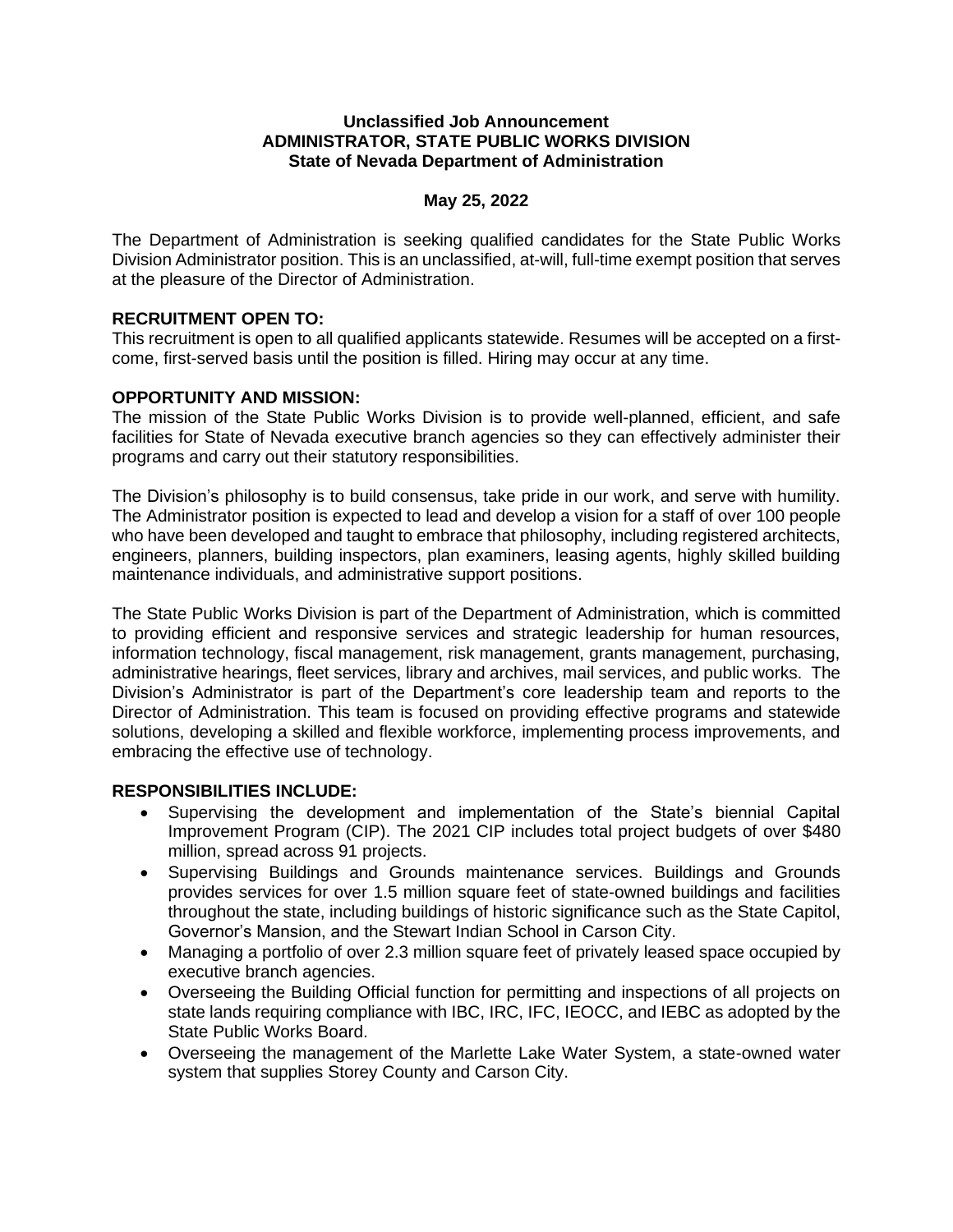- Serving as secretary to the State Public Works Board, making recommendations to the Governor regarding the State's biennial CIP projects and recommending policy governing Division staff.
- Overseeing the inspection of all state-owned buildings, analyzing facility conditions to facilitate planning and decision making for future CIP and deferred maintenance needs.
- Testifying on Division activities before public bodies including the Nevada Legislature, the Legislature's Interim Finance Committee, the Board of Examiners, and the Board of Finance.
- Working with Administration budget staff to oversee 5 operating budgets totaling over \$60 million in biennial funding.
- Managing the Division's 127 full-time positions, promoting Department and Division values, encouraging professional development, and evaluating the leadership team.

# **MINIMUM QUALIFICATIONS:**

• Applicants must hold a valid Nevada license as a Professional Engineer or Nevada Registered Architect;

OR

• Hold a master's degree or doctoral degree in civil or environmental engineering, architecture, public administration, or a related field and experience in management, public administration, or public policy.

## **PEFERRED QUALIFICATIONS:**

The ideal candidate for this position will have extensive leadership experience in a public agency or similarly complex private firm. They will have experience speaking before public bodies and elected officials, communicating complex issues in a clear and understandable manner. They will demonstrate intimate familiarity with all the processes involved in designing and constructing public buildings as well as building maintenance processes and systems. They will have experience and knowledge in developing and managing operating budgets for a complex public agency or private firm. The ideal Administrator will be capable of managing multiple programs and have the ability to improve organizational performance and workforce capabilities where necessary.

#### **COMPENSATION:**

The salary range for the Administrator of SPWD is up to \$139,346 (employee/employer-paid retirement plan).

Medical, dental, vision care, life and disability insurance programs are available; eleven paid holidays per year; three weeks of annual leave; three weeks of sick leave; state defined benefit retirement plan; tax-sheltered deferred compensation plan available. State employees do not contribute to Social Security; however, a small Medicare deduction is required. Long-term employees enjoy additional benefits. For additional information, please visit the Division of Human Resource Management of the Department of Administration, the Nevada Public Employees Benefits Program, and the Public Employees Retirement System of Nevada.

#### **TO APPLY:**

**Please submit a resume, letter of interest, and three (3) professional references at: <https://nv.jobs2web.com/job-invite/10928/>**

**Application materials will be accepted until recruitment needs are satisfied.**